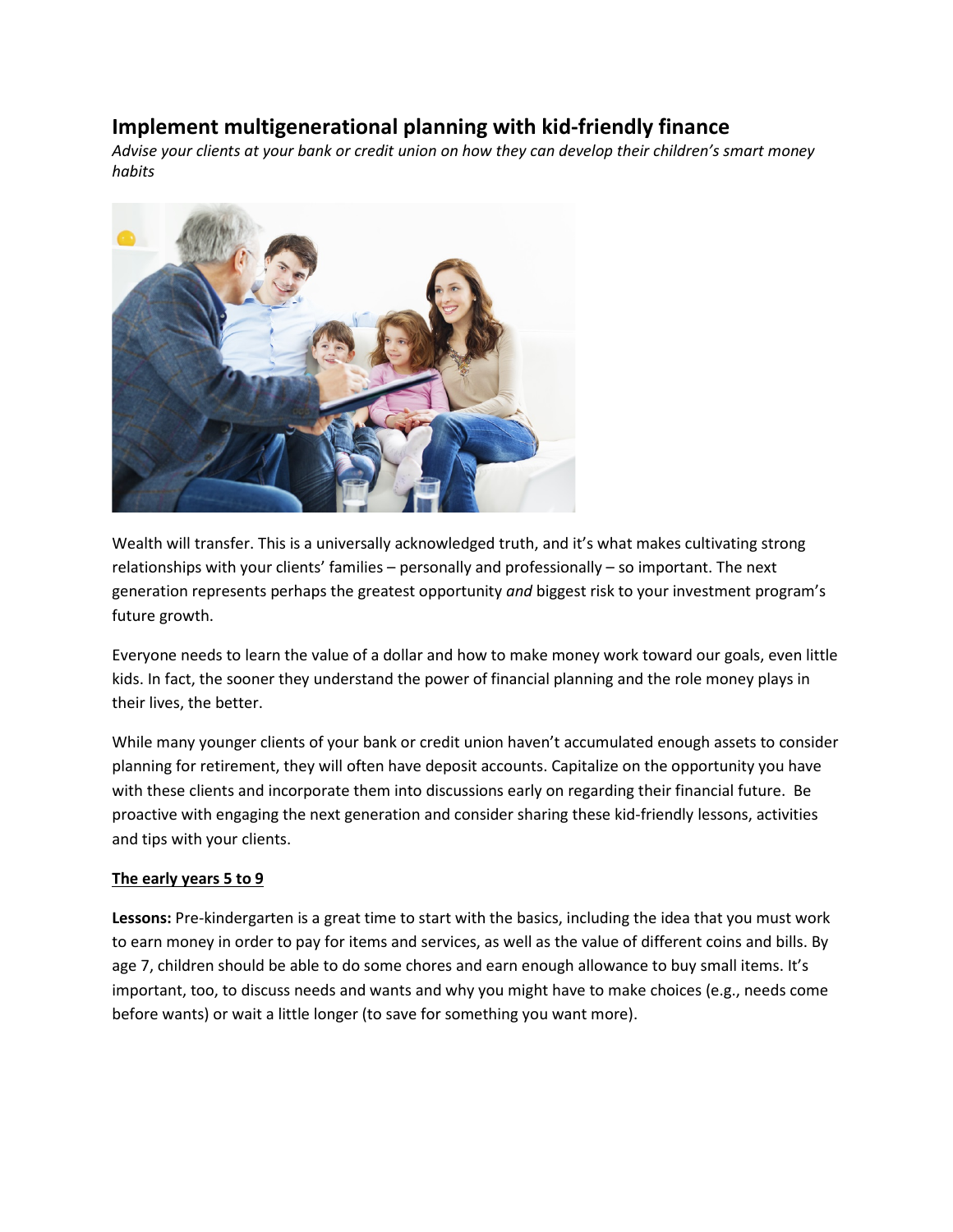#### **Activities**

- GET TO WORK. Brainstorm different ways kids can earn money, like a lemonade stand, cookie booth or selling used toys and books.
- PLAY GAMES. Role-play using money-based games (e.g., restaurant owner and customer).
- START SAVING. Explain savings accounts and the concept of earning interest, and potentially open up a savings account in the child's name.

**Tip:** Start saving habits early by stashing a percentage of any money received in each of four collection jars: one for saving, growing, spending and giving. The point is to build patience in order to later enjoy the benefits of disciplined saving.

**Watch out for:** Boring lessons. A short attention span demands fun learning activities.

## **The teen years 10 to 15**

**Lessons:** As your client's child matures, they should talk about how their family values work and money. They can instill work ethics by allowing their preteen or teen to earn money by doing chores or errands, like washing cars, mowing lawns or babysitting. If they haven't already, discuss opening a savings account for their child and explain how interest can compound over time as they save toward midrange goals. Discuss, too, how to balance deposits and expenses to make sure their teen is living within his or her means. Children within this age range also should be able to conduct simple financial transactions, like writing a check, making a deposit, using an ATM and paying a bill.

## **Activities**

- CHECK OUT CHECKING. Consider adding checking to their children's accounts and to teach them how to balance their checkbook.
- DIVIDE AND CONQUER. Allocate a percentage of allowance or gift money toward saving, spending, investing and sharing buckets.
- CHIP IN. Parents can offer to "match" their child's savings with a contribution of their own, say a quarter for every dollar saved.
- GET DEFENSIVE. Explain how to safeguard personal and financial information online and how to spot scams aimed at stealing financial information.

**Tip:** Now's a good time to discuss credit and its alter ego – debt. Discuss when to use credit cards and how quickly interest adds up. If a credit or debit card is opened for an older teen, emphasize responsible use and how to keep personal information secure.

#### **Young adulthood 16 to 21**

**Lessons:** Kids this age should start thinking about where to go to college, how to live independently and, yes, even planning for retirement. Start simply by having your clients involve their older teens or young adults to participate in household budgeting and talk about paying bills on time. They should discuss line items like insurance and utilities and their costs, as well as the importance of automatically saving for